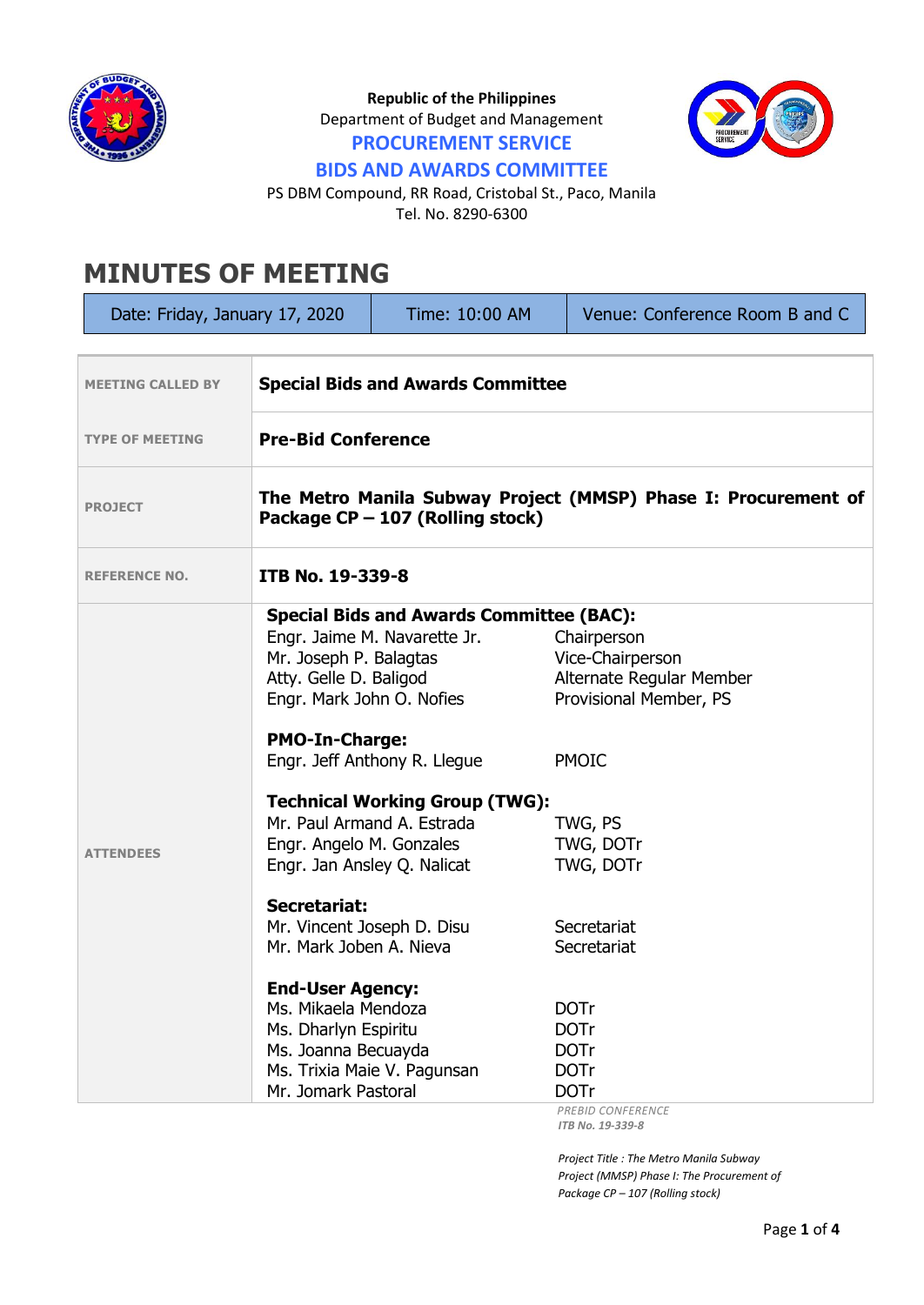|                                   | <b>Consultants:</b><br>Engr. Elmer Dorado<br>Mr. Sudheer Swadasan<br>Mr. Omashz Satoru<br>Mr. Toshiro Hayashi<br>Mr. Matz Karlson<br>Ms. Eleamore Fajardo<br>Mr. Richard Lee<br>Mr. Ezaz Aely Muohalendo<br>Mr. Bonifacio T. Gutierrez<br>Mr. Keith Allenby                                                                                          | <b>PS Consultant</b><br>$OC$ Global $-$ JV<br>$OC$ Global $-$ JV<br>$OC$ Global $-$ JV<br>$OC$ Global $-$ JV<br>$OC$ Global $-$ JV<br>$OC$ Global $-$ JV<br>$OC$ Global $-$ JV<br>$OC$ Global $-$ JV<br>OC Global - JV                             |  |
|-----------------------------------|------------------------------------------------------------------------------------------------------------------------------------------------------------------------------------------------------------------------------------------------------------------------------------------------------------------------------------------------------|----------------------------------------------------------------------------------------------------------------------------------------------------------------------------------------------------------------------------------------------------|--|
|                                   | <b>Other Attendees:</b><br>Atty. Gilbert V. Santos<br>Atty. Arvy Chris Samedra<br>Atty. Reymar Santiago                                                                                                                                                                                                                                              | Director, PG<br><b>ODPG</b><br><b>ODPG</b>                                                                                                                                                                                                         |  |
|                                   | <b>Prospective Bidders:</b><br>Mr. Jun Yanagawa<br>Mr. Shunsuki Nomura<br>Mr. Rommel Dala<br>Ms. Melody Aytona<br>Mr. Ken Mok<br>Ms. Bianca Monasterial<br>Mr. Kevin Toledo<br>Mr. Jeff Ayo<br>Mr. Gaku Miyartake<br>Mr. Osamu Omichi<br>Mr. Hiroki Nakamura<br>Mr. Kyohei Murooka<br>Mr. Tamoyaki Kakuchi<br>Mr. Malisty Reyes<br>Mr. Aaron De Leon | Mitsubishi Corporation<br>Mitsubishi Corporation<br>Mitsubishi Corporation<br><b>ARUP</b><br><b>ARUP</b><br><b>ARUP</b><br><b>NAP Manila</b><br><b>SC</b><br><b>SC</b><br>J - Trec<br>J - Trec<br>J - Trec<br><b>MPC</b><br><b>MPC</b><br>Leighton |  |
| <b>CALL TO ORDER</b>              | 1. The scheduled <b>Prebid Conference</b> started at 10:05 AM with the<br>Chairperson presiding.<br>2. The Secretariat acknowledged the presence of the attendees, and stated<br>that with the presence of the four (4) members of the SBAC, the required<br>quorum has been established.                                                            |                                                                                                                                                                                                                                                    |  |
| <b>COMPLIANCE TO R.A.</b><br>9184 | After having established the required quorum to conduct the pre-bid<br>$\bullet$<br>conference, Secretariat-in-Charge presented the invitation to observers.<br>$\triangleright$ Notices to the Observers have been sent within the prescribed<br>period, however, the absence of the observers will not sever the<br>activity.                      |                                                                                                                                                                                                                                                    |  |

 *PREBID CONFERENCE ITB No. 19-339-8*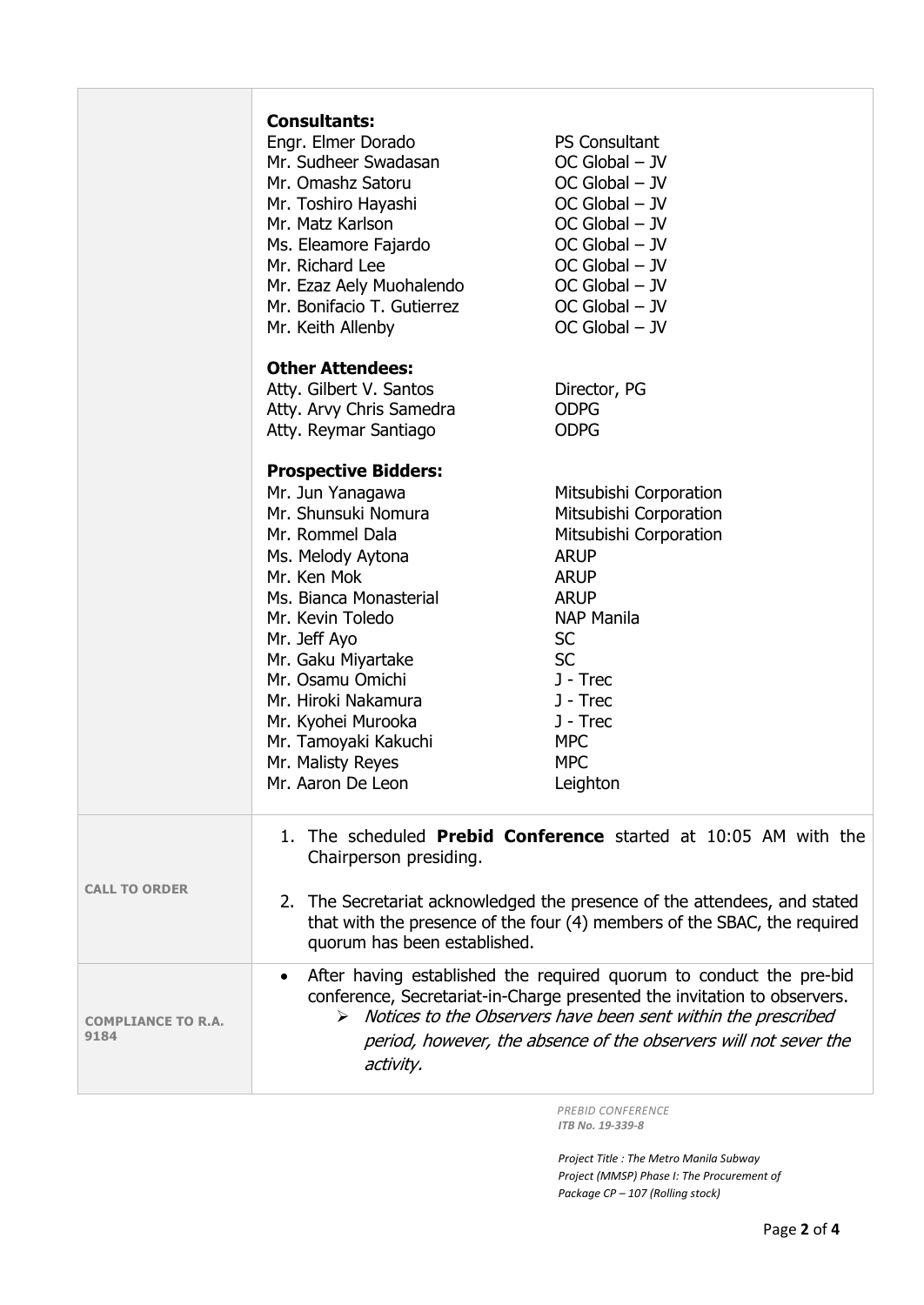## **DISCUSSIONS**

| I. HIGHLIGHTS                               |                                                                                                                                                                                                                                                                                                                                                                                                                                                                                                                                                                                                                                                                                                                                                                                                                                                                                                                                                                                                                                                                                                                                                                                                                                                                                                                                                                                                                                                            |
|---------------------------------------------|------------------------------------------------------------------------------------------------------------------------------------------------------------------------------------------------------------------------------------------------------------------------------------------------------------------------------------------------------------------------------------------------------------------------------------------------------------------------------------------------------------------------------------------------------------------------------------------------------------------------------------------------------------------------------------------------------------------------------------------------------------------------------------------------------------------------------------------------------------------------------------------------------------------------------------------------------------------------------------------------------------------------------------------------------------------------------------------------------------------------------------------------------------------------------------------------------------------------------------------------------------------------------------------------------------------------------------------------------------------------------------------------------------------------------------------------------------|
| <b>SENTATION OF THE</b><br>PROJECT OVERVIEW | Engr. Gonzales, member of TWG of the DOTr presented the overview of<br>the project.<br>> Kindly see attached pdf file of the presentation used in the Pre-<br><b>Bid Conference,</b><br>In the presentation it was discussed that this project is in line with the<br>government's "Build Build Build Project".<br>The project shall cover a railway line with a distance from Valenzuela to<br>Parañaque with the inclusion of National Airports as part of the proposed<br>stations to be constructed.<br>It was also discussed that the Rolling Stock shall include a 30 x 8 cars new<br>Rolling Stock Fleet.<br>The concept and specifications of the project was also presented.<br>After the comprehensive discussion, the Chairperson asked all the<br>٠<br>prospective bidders if there are questions at hand.<br>There being no immediate response from the prospective bidders, the<br>Chairperson spearheaded inquisitive portion by raising a question himself.<br>The Chairperson informed the DOTr team that no exact date was indicated<br>under Bid Data Sheet - ITB Clause 37.1 reference date of exchange rate.<br>The Chairperson requested DOTr to come up with an exact date which will<br>be issue thru a general bid bulletin as clarification.<br>The Chairperson called the attention of the members of the DOTr who<br>positively replied that they will evaluate the matter and make necessary<br>clarifications on the matter. |
| <b>OPEN FORUM</b>                           | There were no other discussions, clarifications, amendments, inclusions<br>and revisions from the prospective bidders.                                                                                                                                                                                                                                                                                                                                                                                                                                                                                                                                                                                                                                                                                                                                                                                                                                                                                                                                                                                                                                                                                                                                                                                                                                                                                                                                     |
| II. OTHER MATTERS                           |                                                                                                                                                                                                                                                                                                                                                                                                                                                                                                                                                                                                                                                                                                                                                                                                                                                                                                                                                                                                                                                                                                                                                                                                                                                                                                                                                                                                                                                            |
| <b>OTHER MATTERS</b>                        | The BAC reminded the prospective bidders that requests for clarification/s<br>on any part of the Bidding Documents or for an interpretation must be put<br>in writing and submitted to the BAC on the schedule provided.<br>The BAC will issue a general bid bulletin to the changes or modification<br>٠<br>and clarification to be made with regards to the Bidding Documents which<br>will be posted in the DOTr and the Procurement Service website and at<br>any conspicuous place within the premises of the Procuring Entity.                                                                                                                                                                                                                                                                                                                                                                                                                                                                                                                                                                                                                                                                                                                                                                                                                                                                                                                       |

 *PREBID CONFERENCE ITB No. 19-339-8*